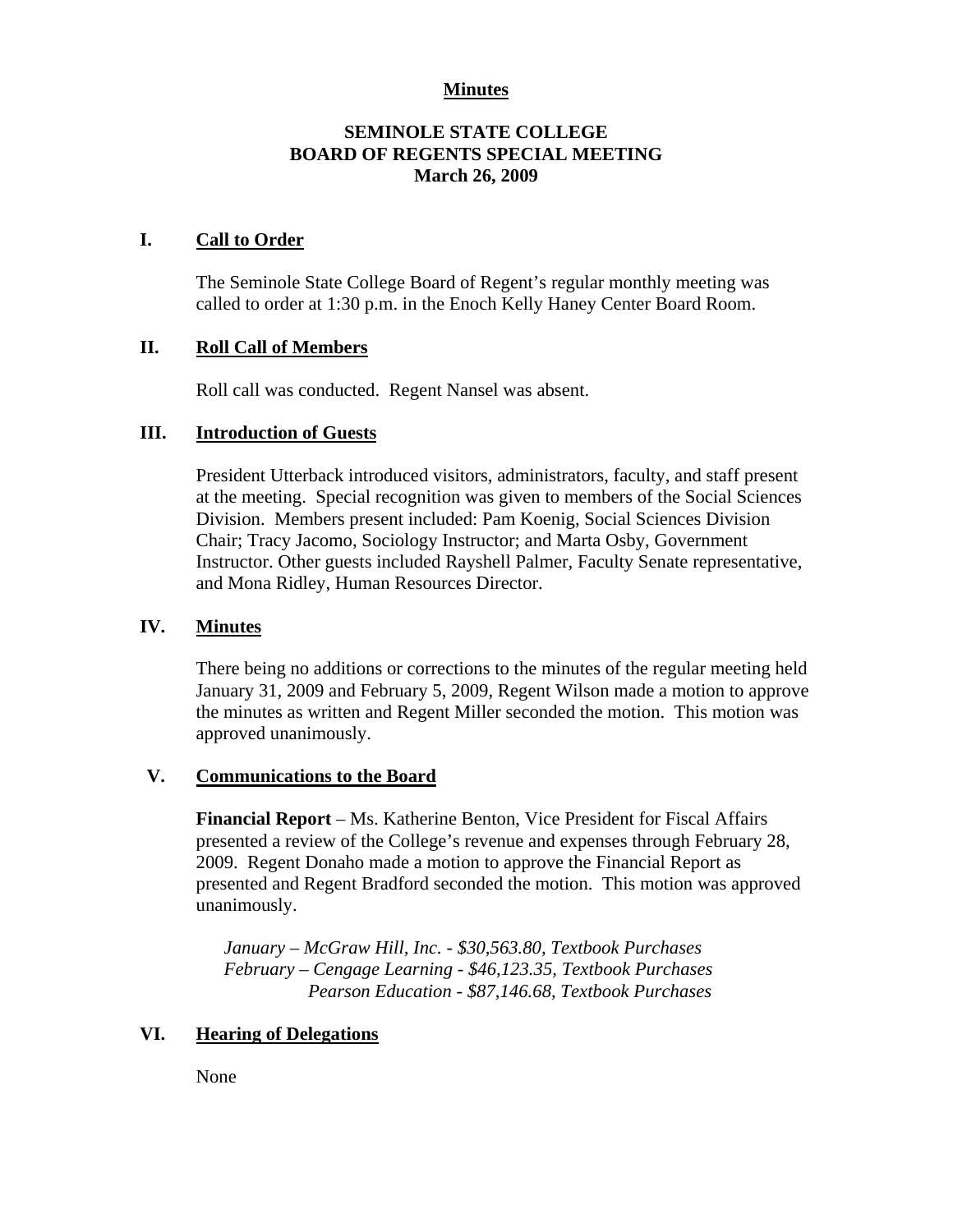Minutes SSC Board of Regents Regular Meeting March 26, 2009 Page 2

#### **VII. President's Report**

President Utterback discussed items under the President's Report and the Business portion of the agenda by utilizing a PowerPoint presentation. (See enclosed copy of the PowerPoint presentation)

*Personnel Update* – President Utterback updated the Board on several personnel changes. Dustie Butner has been hired as the Coordinator of Media Relations and Dawnette Long has been hired as the GEAR UP Advisor. Larry Birdwell has formally announced his retirement and Ernest Clark has resigned as the Retention Specialist for the NASNTI grant.

*Campus Events*– President Utterback told Board members about several recent and upcoming campus activities. These included: the naming of Christian Morgan as the Chamber of Commerce Faculty of the Month and Donnie Blankenship as the Classified Staff of the Month, the Nursing Accreditation site visit was held on February  $11^{th}$  and  $12^{th}$ , Homecoming was held on February  $24^{th}$ , the Interscholastic Meet was held on March  $5<sup>th</sup>$ , the PTK Honor Society donated to the "Smiles to the Hospital" program, Kelli McBride presented at the OACC conference on March  $12^{th}$  and  $13^{th}$ , Natasha Rodgers and Cody Barlow were recognized as the All-Oklahoma Academic Team members for Seminole State College, and Ashley Owens was chosen as the SSC Nigh Institute Scholar for 2009. Upcoming events include: the Spring Recognition Banquet on May  $5<sup>th</sup>$ , Commencement on May  $15<sup>th</sup>$ , and the Global Studies trip will be held from June  $3<sup>rd</sup>$  - 15<sup>th</sup>. Three long-time employees will be honored at retirement receptions. Dr. Richard Wood's will be on April 29<sup>th</sup>. Mr. Larry Birdwell's will be on May  $4<sup>th</sup>$  and JoAnn DeArmond's will be held on May  $12<sup>th</sup>$ . Former Israeli Ambassador Yoram Ettinger will be visiting the SSC campus on April  $21<sup>st</sup>$  at 2:30 p.m.

*Higher Education Day at the Capitol –* President Utterback informed the Regents that Higher Education Day at the Capitol was held on February  $10<sup>th</sup>$  and was very well attended.

*Higher Learning Commission Update* – President Utterback presented the Board with an update on the Higher Learning Commission visit preparation. Documents are nearing completion for the Higher Learning Commission self-study report.

#### **VIII. Business**

**Recommendation to Enter into Executive Session** – President Utterback gave the Regents the option of entering into executive session to discuss personnel matters. The Regents decided not to enter into executive session.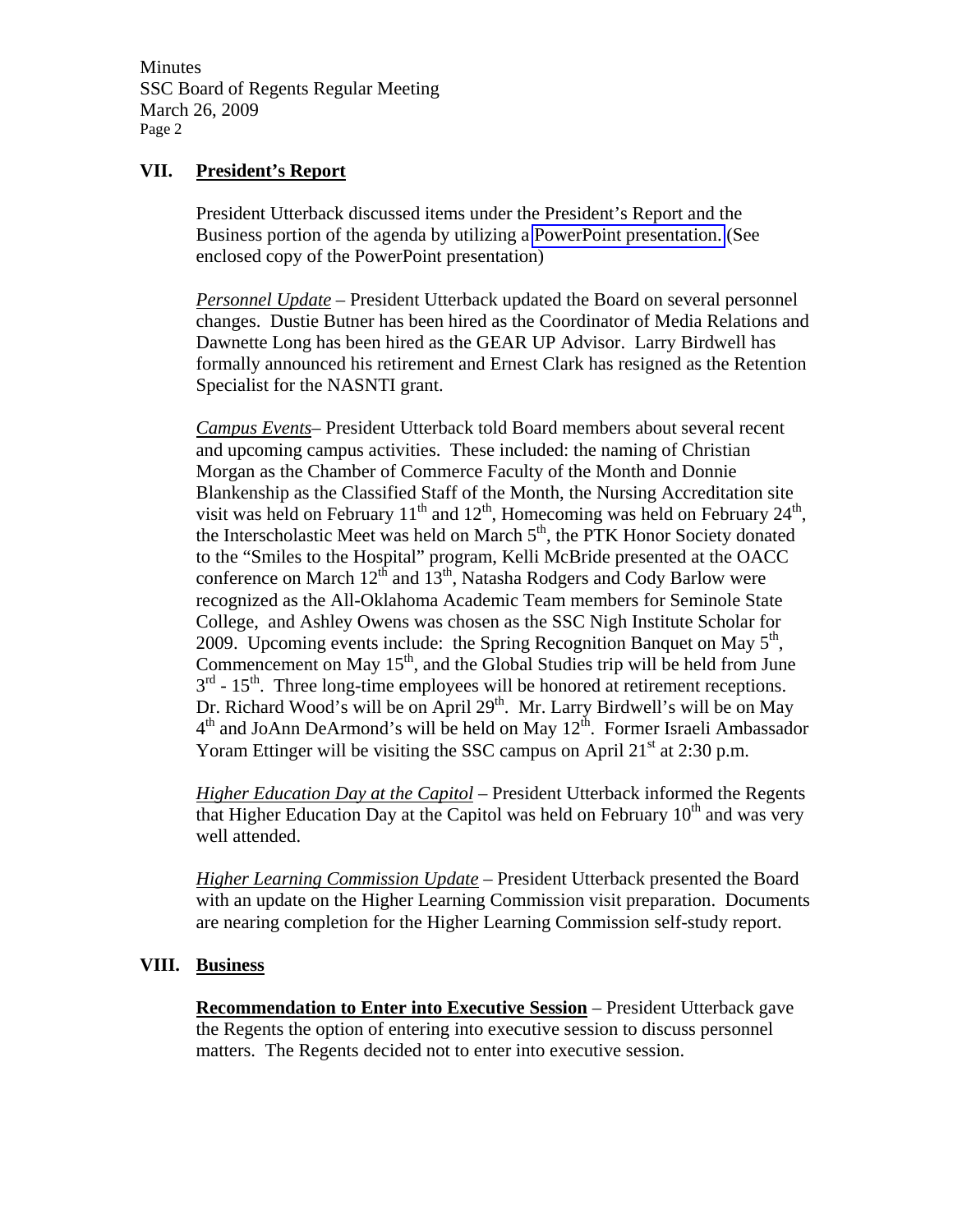Minutes SSC Board of Regents Regular Meeting March 26, 2009 Page 3

**Consideration of Approval to Grant Tenure to Mrs. Tracy Jacomo** –

President Utterback presented the Board with a copy of the tenure application for Mrs. Tracy Jacomo and a letter of recommendation from Dr. Paul Gasparro, Vice President for Academic Affairs. President Utterback commended Mrs. Jacomo for her dedication to students and her community. President Utterback recommended approval of her tenure. Regent Donaho made a motion to approve tenure for Mrs. Tracy Jacomo and Regent Wilson seconded this motion. This motion was approved unanimously.

**Approval of Changes to Policy II-4-16 Regarding Retirement** – President Utterback presented the Board with a copy of Policy II-4-16 concerning retirement with proposed changes. The changes included the addition of the retirement incentive program. President Utterback recommended approval of these changes to institutionalize the retirement incentive program. Ed Cadenhead reviewed these changes and recommended approval. Regent Bradford made a motion to approve the changes to Policy II-4-16 as presented and Regent Donaho seconded this motion. This motion was approved unanimously.

**Approval of Changes to Policy II-7-10 Regarding a Drug-Free Workplace**– President Utterback presented the Board with a copy of Policy II-7-10 regarding a Drug-Free Workplace. These changes are minor and will update the wording and for compliance with the U.S. Department of Education guidelines. The Drug Fee Workplace Act of 1988 (P.L. 100-690) requires the College to review this policy every two years. Regent Bradford made a motion to approve changes to Policy

II-7-10 as presented and Regent Huser seconded this motion. This motion was approved unanimously.

**Acceptance of Bid on Glass Package for the Student Services Center** –

President Utterback presented the Board with information about the bids for the glass package for the Student Services Center. President Utterback asked for two different bids, one with sliding doors and one without. Two bids were received. The lowest bid was from Shawnee Glass Co., Inc. President Utterback recommended approval of awarding the bid to Shawnee Glass Co., Inc. which includes the sliding glass doors. This amount should not exceed \$66,194.00. Regent Donaho made a motion to approve the bid from Shawnee Glass Co., Inc. as presented for the Student Services Center and Regent Huser seconded this motion. This motion was approved unanimously.

**Approval of Naming of Newly Remodeled Park Area** – President Utterback discussed the official naming of the newly remodeled park area. He stated that in light of the generous gifts and labor of Kenneth and Rose Henderson, he would like to recommend that the park be named Henderson Park. Regent Wilson made a motion to approve the naming of the park area, Henderson Park and Regent Huser seconded this motion. This motion was approved unanimously.